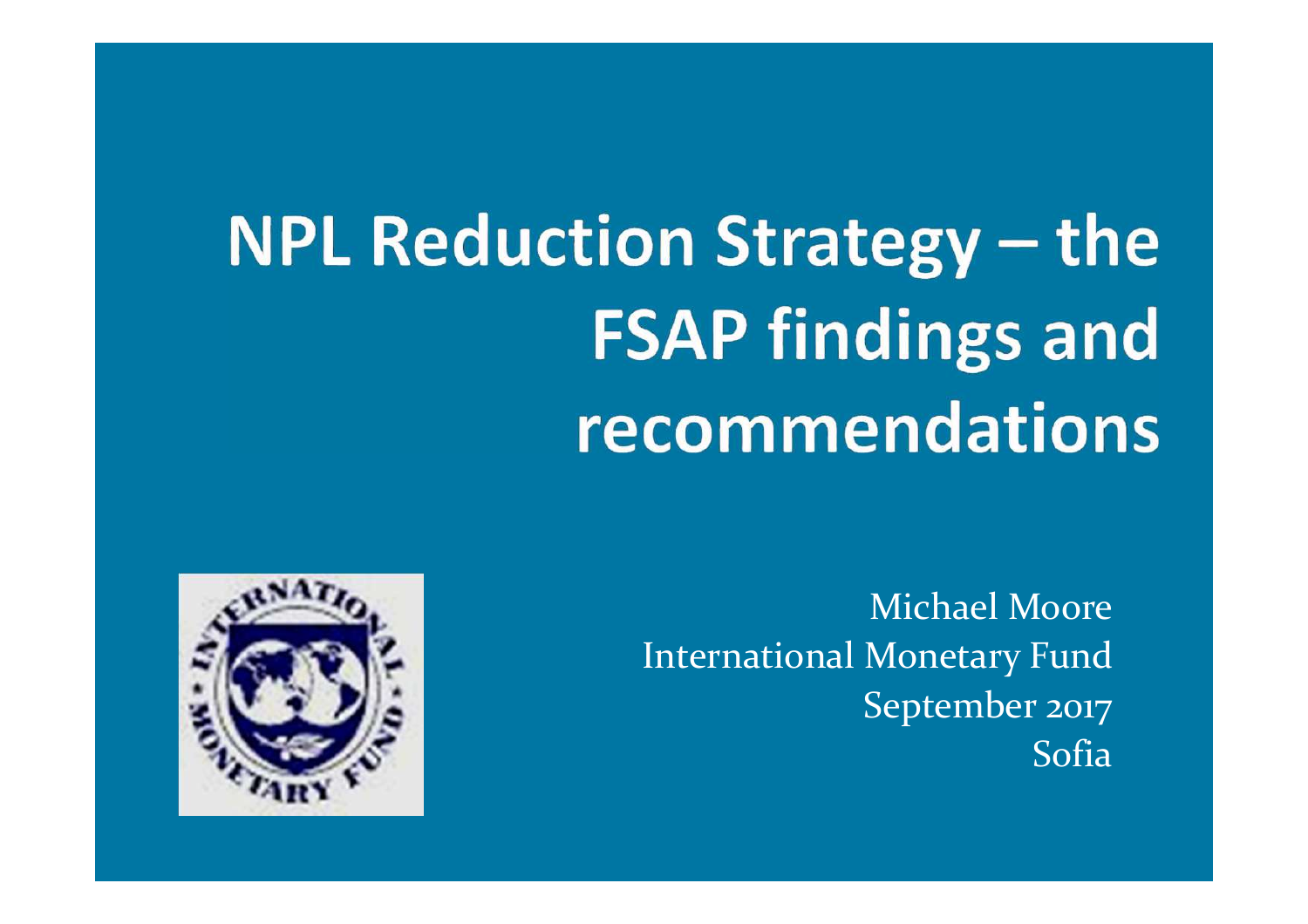



This session will discuss the FSAP recommendations for Non-Performing Loans

- Background: the FSAP key elements
- The NPL context
- NPL reduction strategy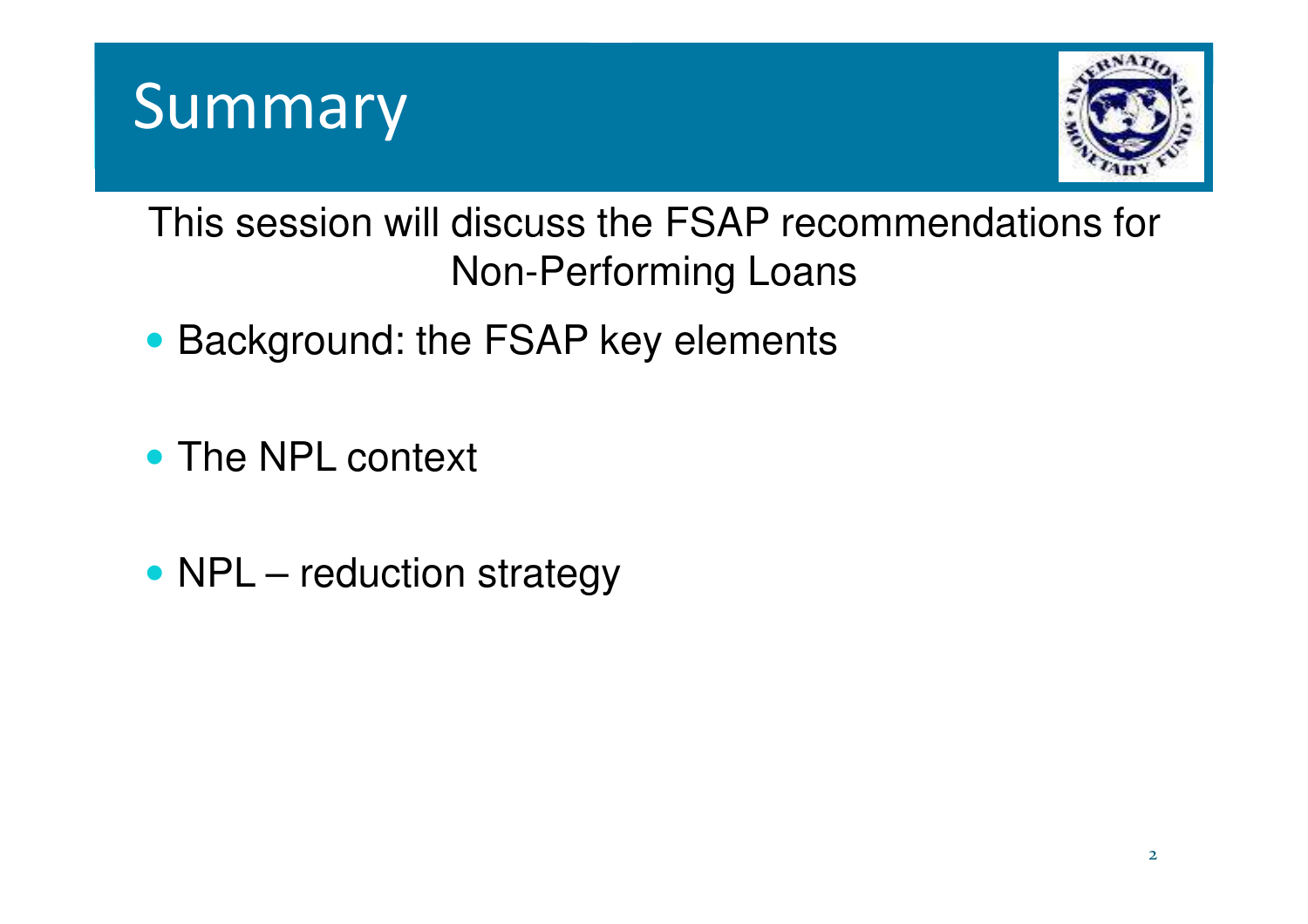### Background: The FSAP



- The FSAP is a diagnostic tool of the IMF and WB
	- The FSAP follows the invitation of the Ministry and BNB
	- Excellent engagement with the authorities
	- Takes place in proximity to upheaval global financial crisis and domestically the failure of Corporate Commercial Bank
- Components:
	- Main report summarizes findings
	- Technical notes on 4 key risk areas: (i) risk assessment and stress test; (ii) safety net; (iii) stock take on banking supervision; and (iv) strategy for NPL reduction\*

\*NPL Strategy Note prepared by Jerry Edwards and Karlis Bauze (https://www.imf.org/en/Publications/CR/Issues/2017/07/11/Bulgaria-Financial-Sector-Assessment-Program-Technical-Note-NonPerforming-Loans-Reduction-45059)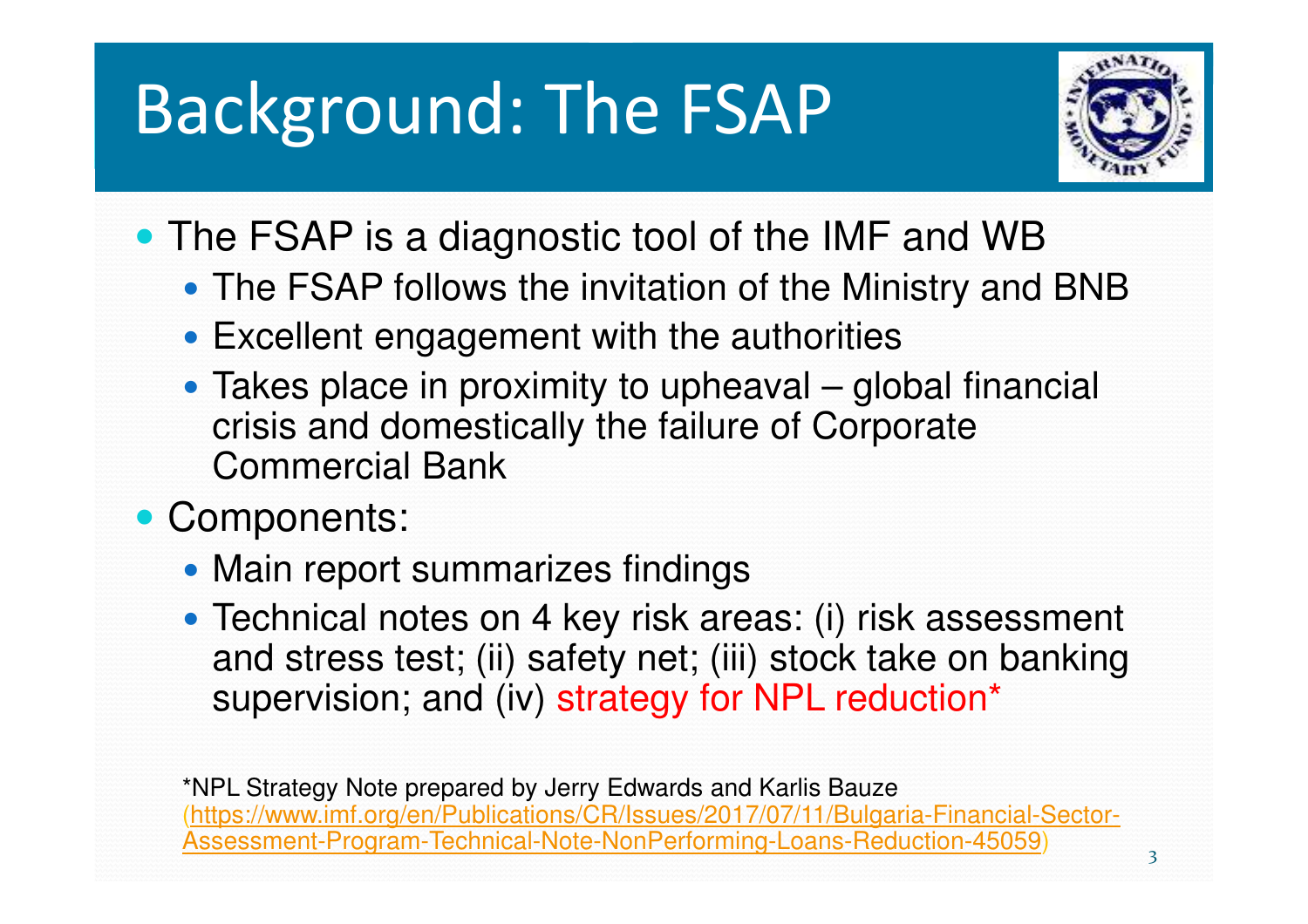### Soundness Indicators



#### Banks show high capital adequacy and improving profitability

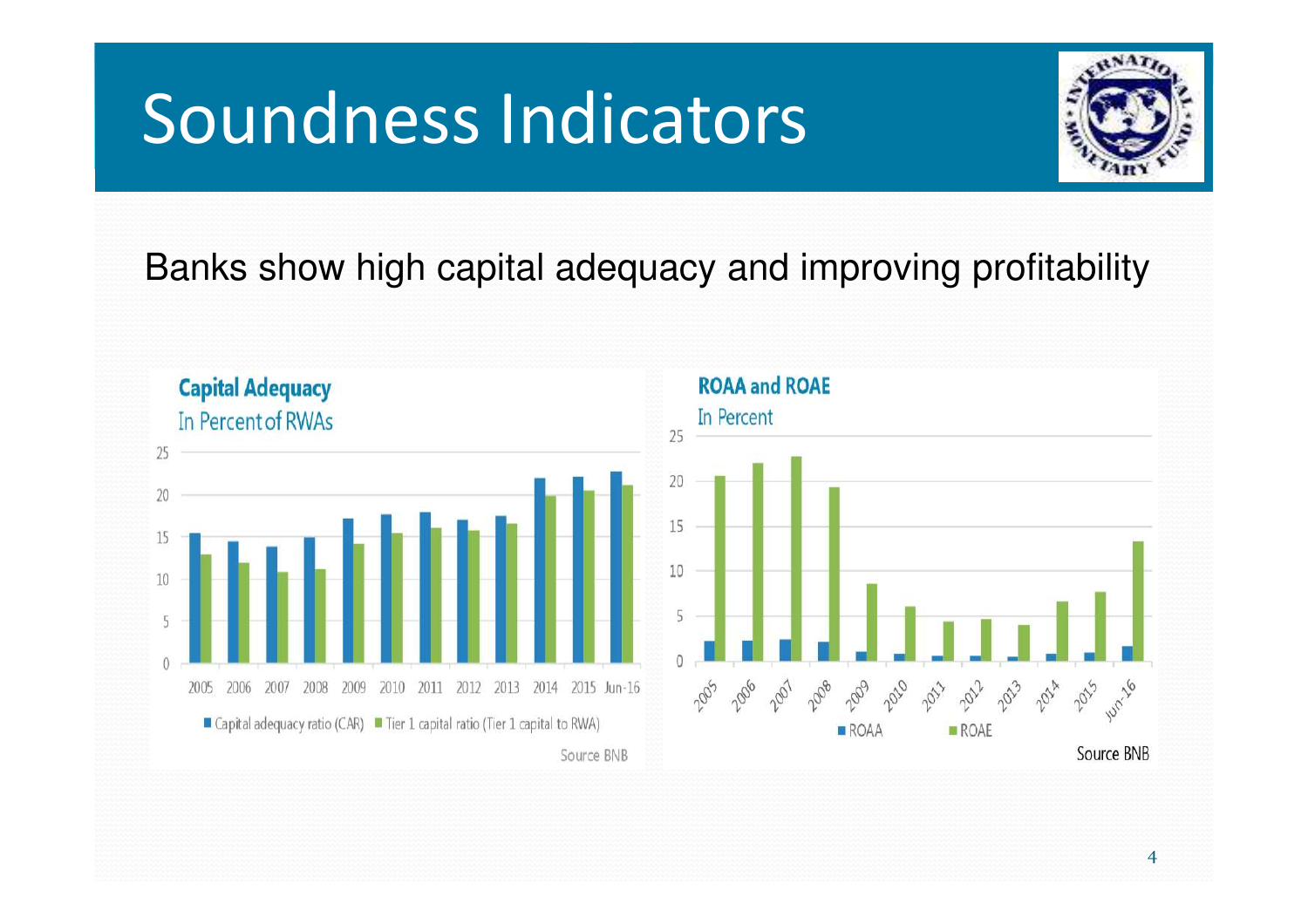### Bulgaria: - NPLs



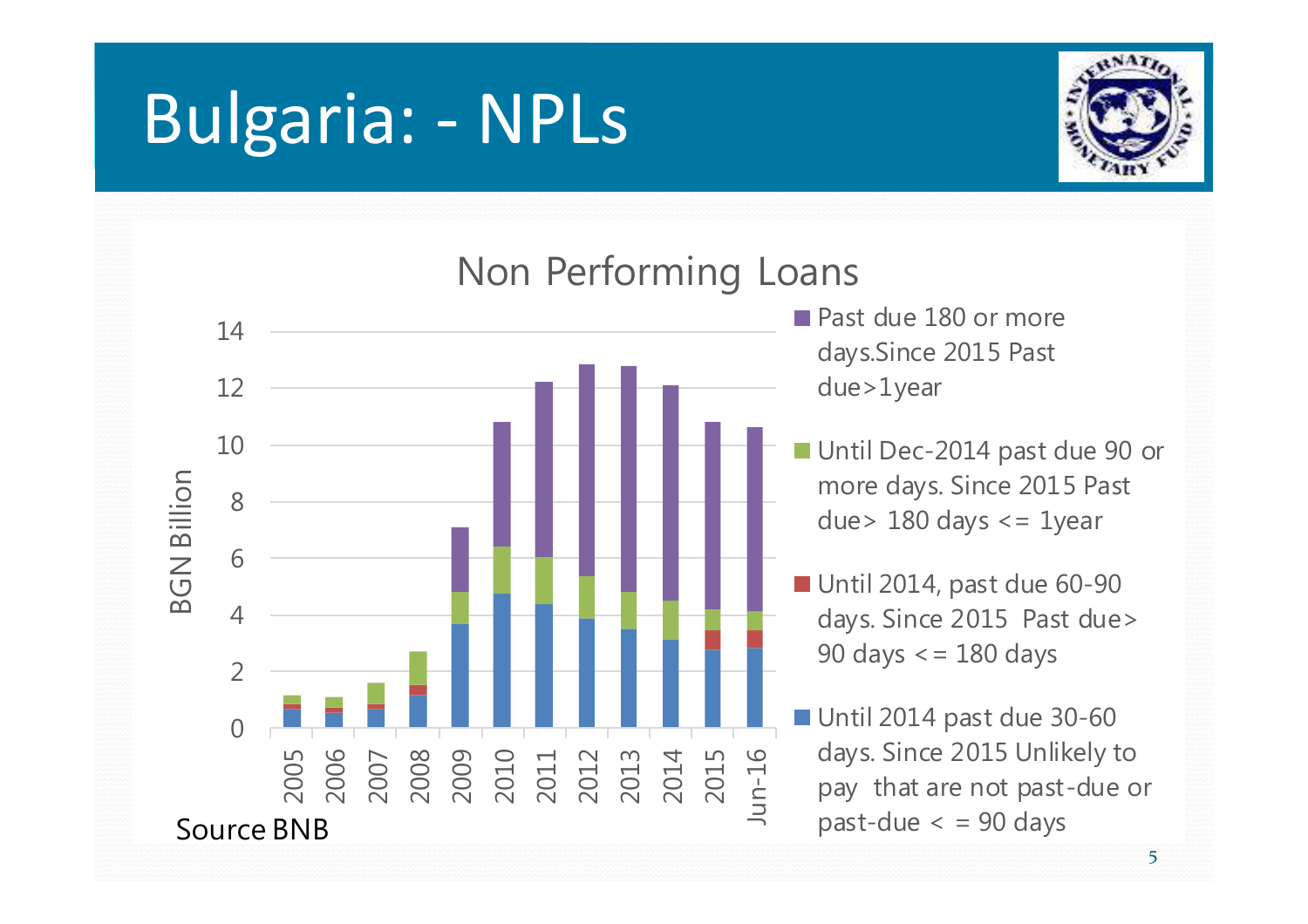# Recent EU Experience - NPLs



#### NPL ratio and Coverage, March 2017

In Percent

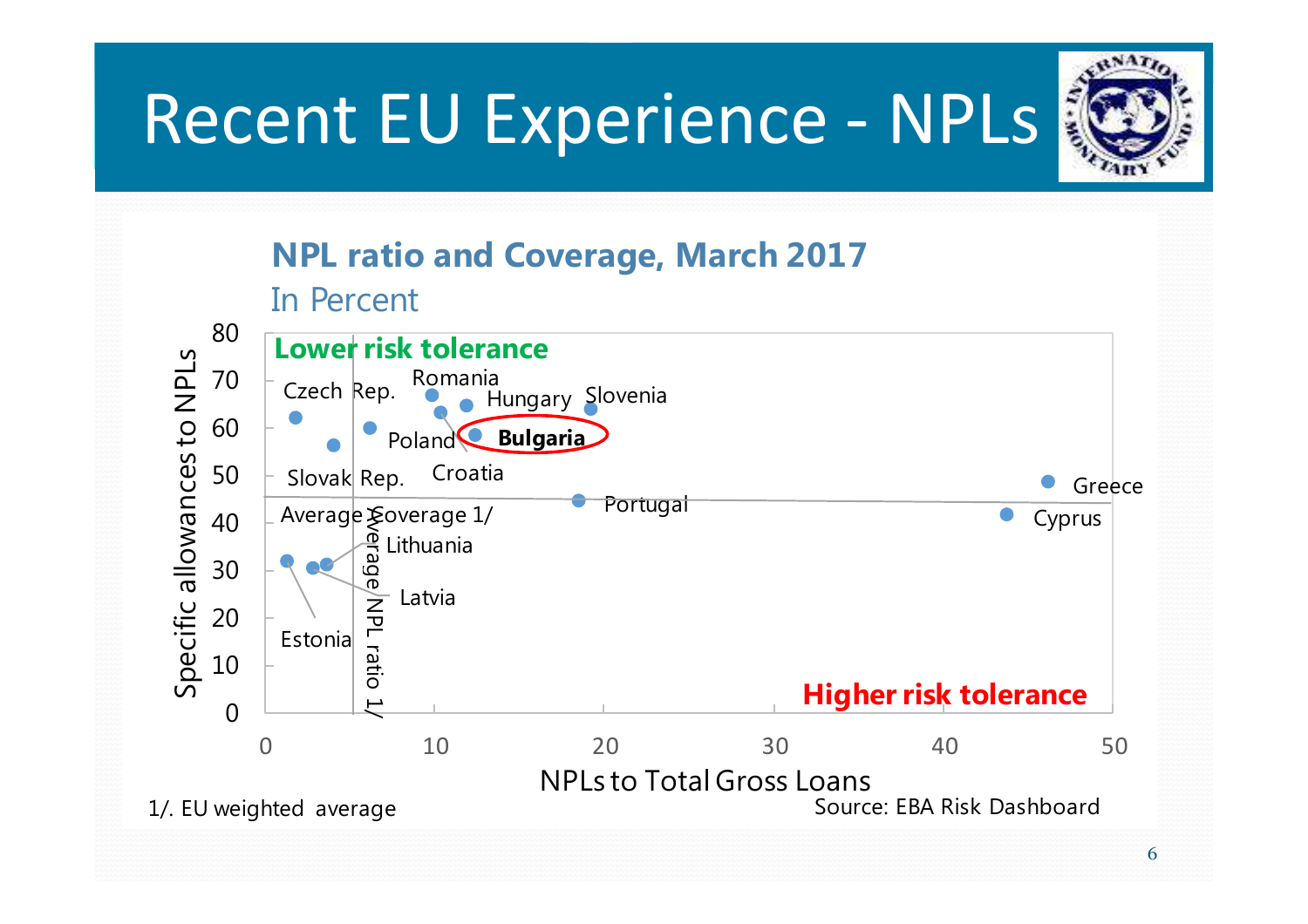### Select EU Experience - NPLs



#### **Non Performing Loans to Total Loans** In Percent

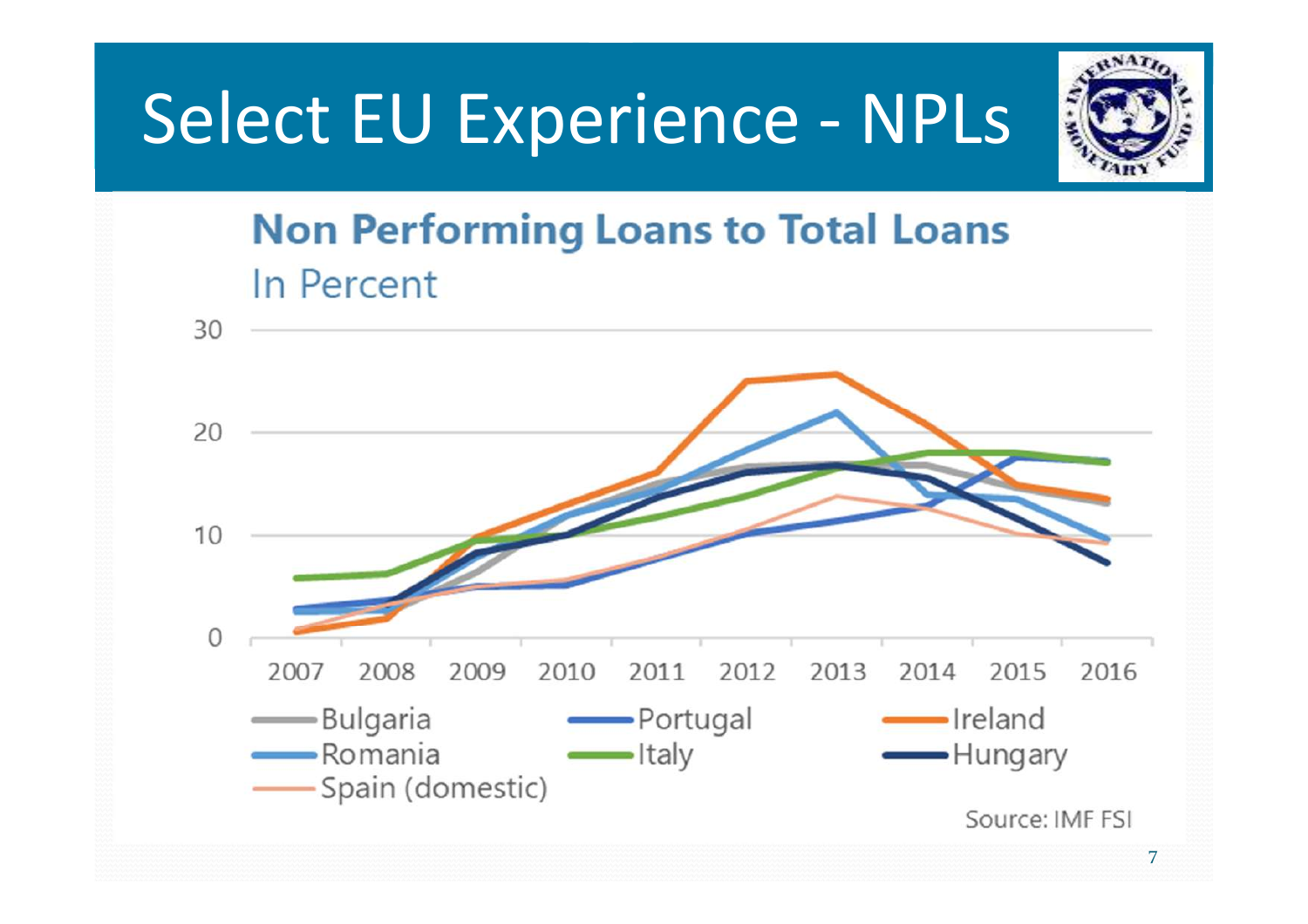#### NPL reduction and link to capital



- BNB prudential policies have pushed banks to retain earnings towards achieving generally high capital ratios.
- Important objective yes, but capital is not a buffer for NPLs. Loan losses can only be taken against the loan lossallowance, which first must be fortified through provision expense.
- High NPLs with more than half of system level past due more than a year.
- This has led to an overstated loan loss that reflects inconsistent and unguided practices that are not robust.
- $\bullet$  IFRS the accounting standard gives wide latitude to banks to determine provisioning and still comply with the standard.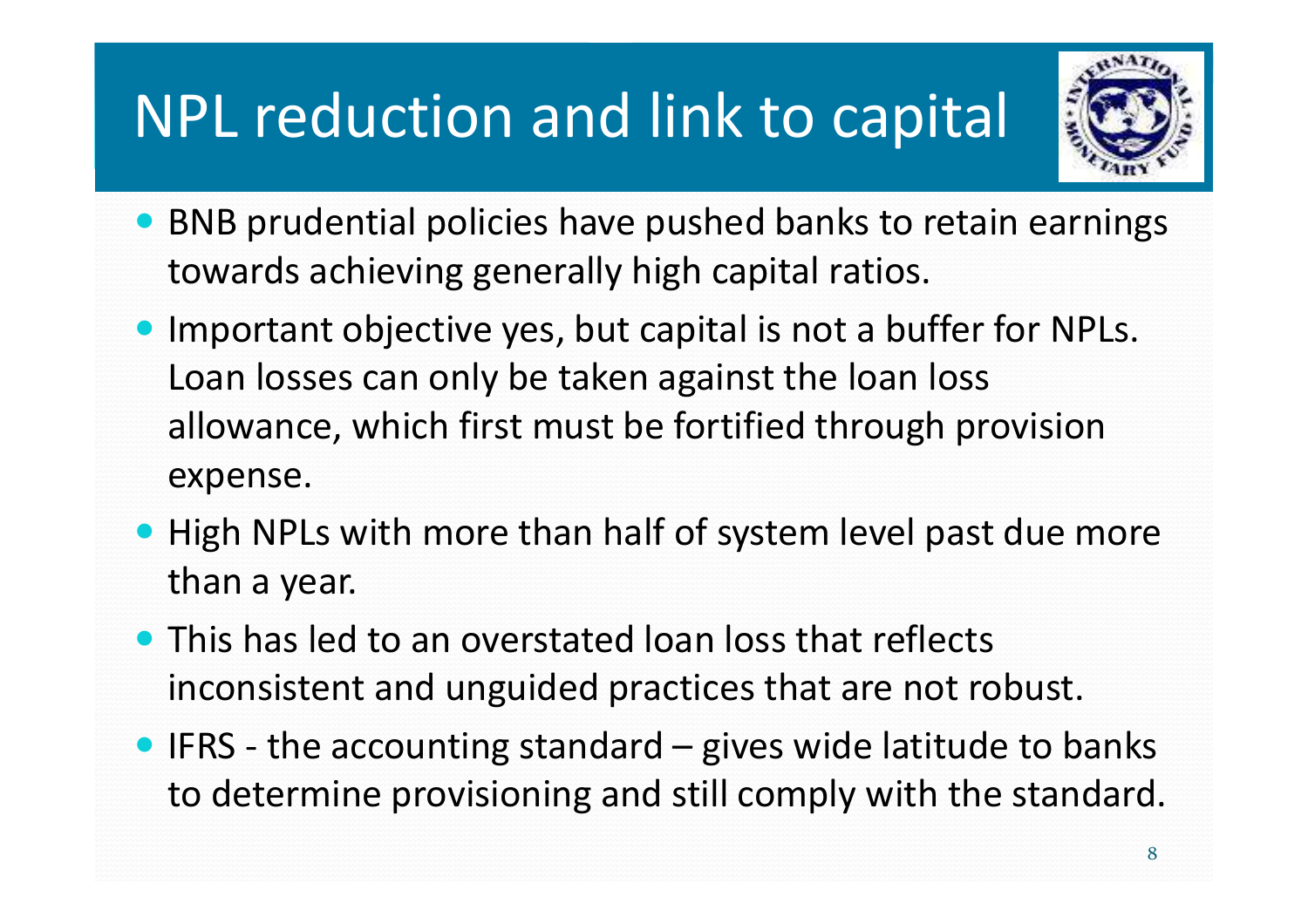### NPL reduction strategy



• Strategy to achieve a substantive reduction in NPL levels over three- to five-years.

#### The strategy:

- (i) is in line with BNB macroprudential objective to limit buildup of risks that threaten financial system stability;
- (ii) focuses on intensive prudential "supervisory review" against metrics designed to achieve:
	- Higher provisioning to build a robust loan loss allowance;
	- Loan write-offs to achieve NPL reduction use allowance; and
	- Stricter collateral valuation.
- (iii) is to be complemented by enhanced supervisory reporting and risk disclosure.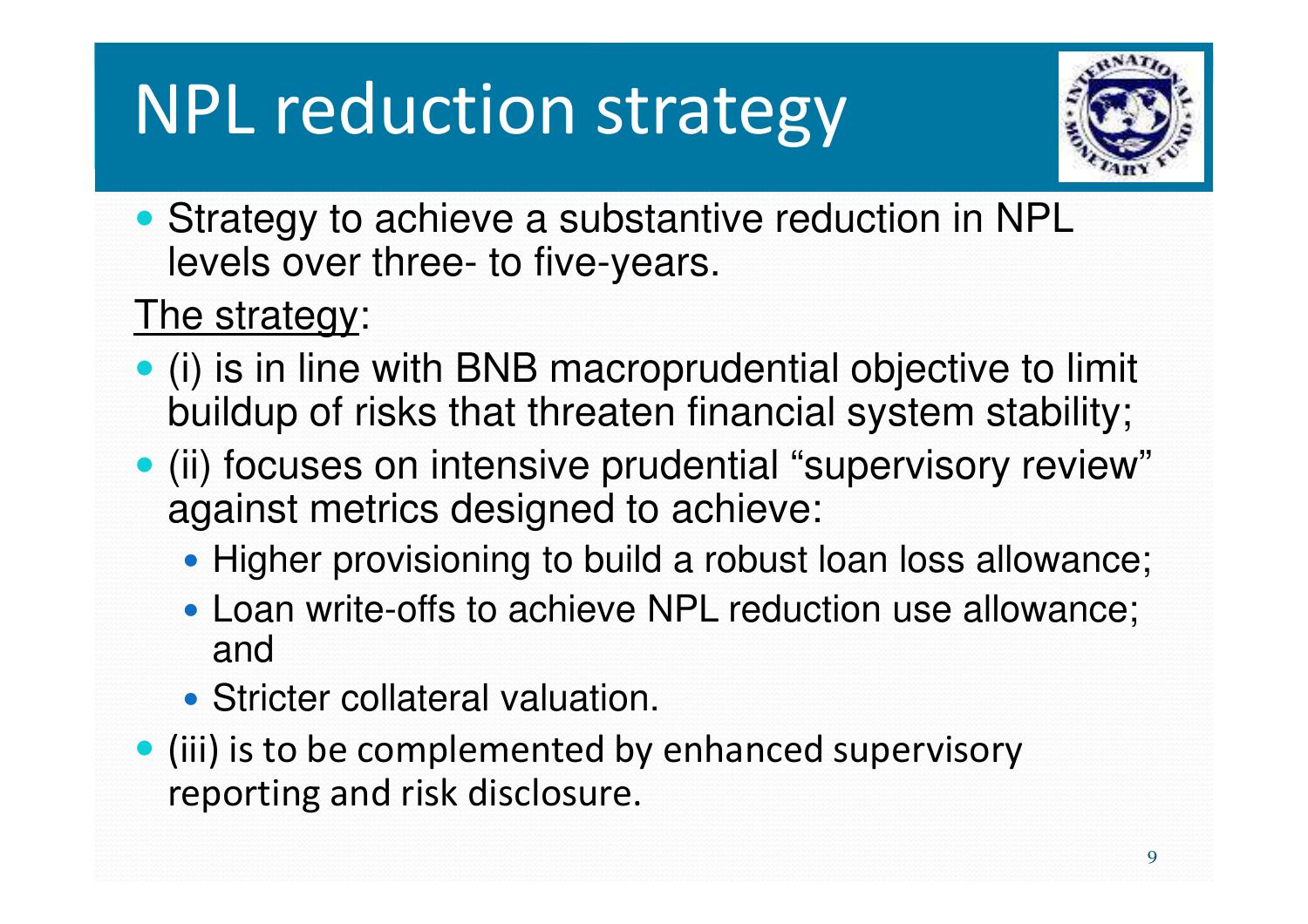### NPL reduction strategy (cont)



- Macroprudential motivation for the strategy
	- Introduction is counter-cyclical given improving macro.
	- Banks have capital to absorb higher provision expense, while still meeting regulatory requirements.
	- One-time sharper decline, as the future will see earlier loss recognition/write off that will dampen peak levels.
- Compatible within banks' application of IFRS.
	- Stricter expectations of provisions, write-offs, and collateral valuation would still be intended to fit within what is allowable under IAS 39 and IFRS 9.
- Loan write-offs to achieve NPL reductions
	- More aggressive treatment of highly delinquent loans.